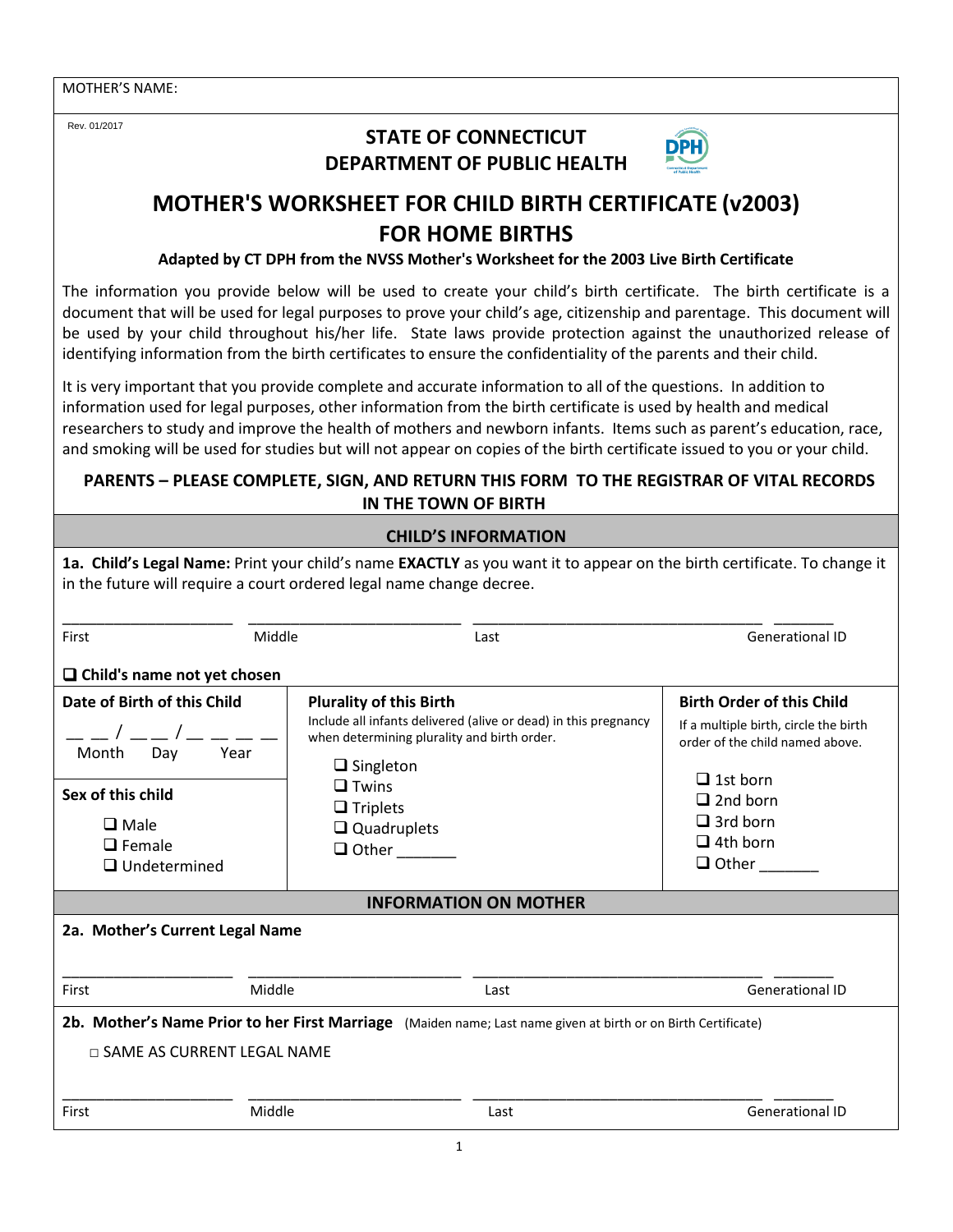| 2c. Mother's Date of Birth                                                                                                                                                                                                                                              | 2d. Mother's Place of Birth                                |                                                                                                                                                                                                            |            |  |
|-------------------------------------------------------------------------------------------------------------------------------------------------------------------------------------------------------------------------------------------------------------------------|------------------------------------------------------------|------------------------------------------------------------------------------------------------------------------------------------------------------------------------------------------------------------|------------|--|
|                                                                                                                                                                                                                                                                         |                                                            |                                                                                                                                                                                                            |            |  |
|                                                                                                                                                                                                                                                                         |                                                            |                                                                                                                                                                                                            |            |  |
| Month<br>Day                                                                                                                                                                                                                                                            | U.S. territory                                             |                                                                                                                                                                                                            |            |  |
|                                                                                                                                                                                                                                                                         |                                                            | (i.e., Puerto Rico, U.S. Virgin Islands, Guam, American Samoa or Northern Marianas)                                                                                                                        |            |  |
|                                                                                                                                                                                                                                                                         | Foreign country _                                          |                                                                                                                                                                                                            |            |  |
|                                                                                                                                                                                                                                                                         |                                                            |                                                                                                                                                                                                            |            |  |
| 2e. Although your marital status does not print on your child's birth certificate, it is necessary to register the record<br>legally and properly. Failure to provide accurate marital status information can cause legal difficulties throughout your<br>child's life. |                                                            |                                                                                                                                                                                                            |            |  |
| Were you married at the time you conceived this child, at the time of birth, or at any time between conception and<br>giving birth?                                                                                                                                     |                                                            |                                                                                                                                                                                                            |            |  |
| Yes<br>ப                                                                                                                                                                                                                                                                |                                                            |                                                                                                                                                                                                            |            |  |
| ⊔                                                                                                                                                                                                                                                                       |                                                            | No If no, has a paternity acknowledgment been completed? (That is, have you and the biological father<br>signed a State of Connecticut Acknowledgment of Paternity form in which the father accepted legal |            |  |
| responsibility for the child?)                                                                                                                                                                                                                                          |                                                            |                                                                                                                                                                                                            |            |  |
|                                                                                                                                                                                                                                                                         | $\Box$ Yes, a paternity acknowledgment has been completed. |                                                                                                                                                                                                            |            |  |
|                                                                                                                                                                                                                                                                         |                                                            | $\Box$ No, a paternity acknowledgment has not been completed. Information about the biological father                                                                                                      |            |  |
|                                                                                                                                                                                                                                                                         |                                                            | cannot be included on the birth certificate. Information about the procedures for adding the                                                                                                               |            |  |
|                                                                                                                                                                                                                                                                         |                                                            | father's information to the Birth Certificate after it has been filed can be obtained from the State                                                                                                       |            |  |
|                                                                                                                                                                                                                                                                         | Vital Records Office.                                      |                                                                                                                                                                                                            |            |  |
| 2f. Mother's Residence:                                                                                                                                                                                                                                                 |                                                            |                                                                                                                                                                                                            |            |  |
|                                                                                                                                                                                                                                                                         |                                                            | Provide the actual street location and the official name of the town/city where your permanent residence is                                                                                                |            |  |
|                                                                                                                                                                                                                                                                         |                                                            | located. For example, the location for paying taxes, voting, etc., but not necessarily used for mailing address.                                                                                           |            |  |
|                                                                                                                                                                                                                                                                         |                                                            |                                                                                                                                                                                                            |            |  |
| House Number                                                                                                                                                                                                                                                            | Street (Do not enter PO Boxes or Rural Route numbers)      |                                                                                                                                                                                                            | Apt / Unit |  |
|                                                                                                                                                                                                                                                                         |                                                            |                                                                                                                                                                                                            |            |  |
| City/Town                                                                                                                                                                                                                                                               |                                                            | State                                                                                                                                                                                                      | ZIP code   |  |
| County:                                                                                                                                                                                                                                                                 |                                                            |                                                                                                                                                                                                            |            |  |
|                                                                                                                                                                                                                                                                         |                                                            |                                                                                                                                                                                                            |            |  |
| Is the residence inside city limits? (Non-CT residents only) $\Box$ Yes                                                                                                                                                                                                 |                                                            | $\Box$ No $\Box$ Don't know                                                                                                                                                                                |            |  |
| How long has the Mother lived at the current residence reported above? _                                                                                                                                                                                                |                                                            | Years                                                                                                                                                                                                      | Months     |  |
|                                                                                                                                                                                                                                                                         |                                                            |                                                                                                                                                                                                            |            |  |
| 2g. Address where mail is received:<br>$\Box$ Same as residence address above                                                                                                                                                                                           |                                                            |                                                                                                                                                                                                            |            |  |
|                                                                                                                                                                                                                                                                         |                                                            |                                                                                                                                                                                                            |            |  |
| <b>House Number</b>                                                                                                                                                                                                                                                     | Street, Rural Route, P.O. Box                              |                                                                                                                                                                                                            | Apt / Unit |  |
|                                                                                                                                                                                                                                                                         |                                                            |                                                                                                                                                                                                            |            |  |
| City/Town                                                                                                                                                                                                                                                               |                                                            | <b>State</b>                                                                                                                                                                                               | ZIP code   |  |
| County: ________________________________ If not United States, country _                                                                                                                                                                                                |                                                            |                                                                                                                                                                                                            |            |  |
| 3a. Mother's Spoken Language (check all that apply):                                                                                                                                                                                                                    |                                                            |                                                                                                                                                                                                            |            |  |
| $\Box$ American sign language (ASL)                                                                                                                                                                                                                                     | $\Box$ Gujarathi                                           | $\Box$ Russian                                                                                                                                                                                             |            |  |
| $\Box$ Armenian                                                                                                                                                                                                                                                         | $\Box$ Khmer                                               | $\Box$ Serbo-Croatian                                                                                                                                                                                      |            |  |
| □ Chinese, Cantonese                                                                                                                                                                                                                                                    | $\Box$ Korean                                              | $\Box$ Spanish                                                                                                                                                                                             |            |  |
| $\Box$ Chinese, Mandarin                                                                                                                                                                                                                                                | <b>QLaotian</b>                                            | $\Box$ Vietnamese                                                                                                                                                                                          |            |  |
| $\Box$ English<br>$\Box$ French (including Cajun, Patois)                                                                                                                                                                                                               | $D$ Persian<br>$\Box$ Polish                               | $\Box$ Other Language -specify:                                                                                                                                                                            |            |  |
| $\Box$ French Creole (for example, Haitian)                                                                                                                                                                                                                             | $\Box$ Portuguese                                          |                                                                                                                                                                                                            |            |  |
|                                                                                                                                                                                                                                                                         |                                                            |                                                                                                                                                                                                            |            |  |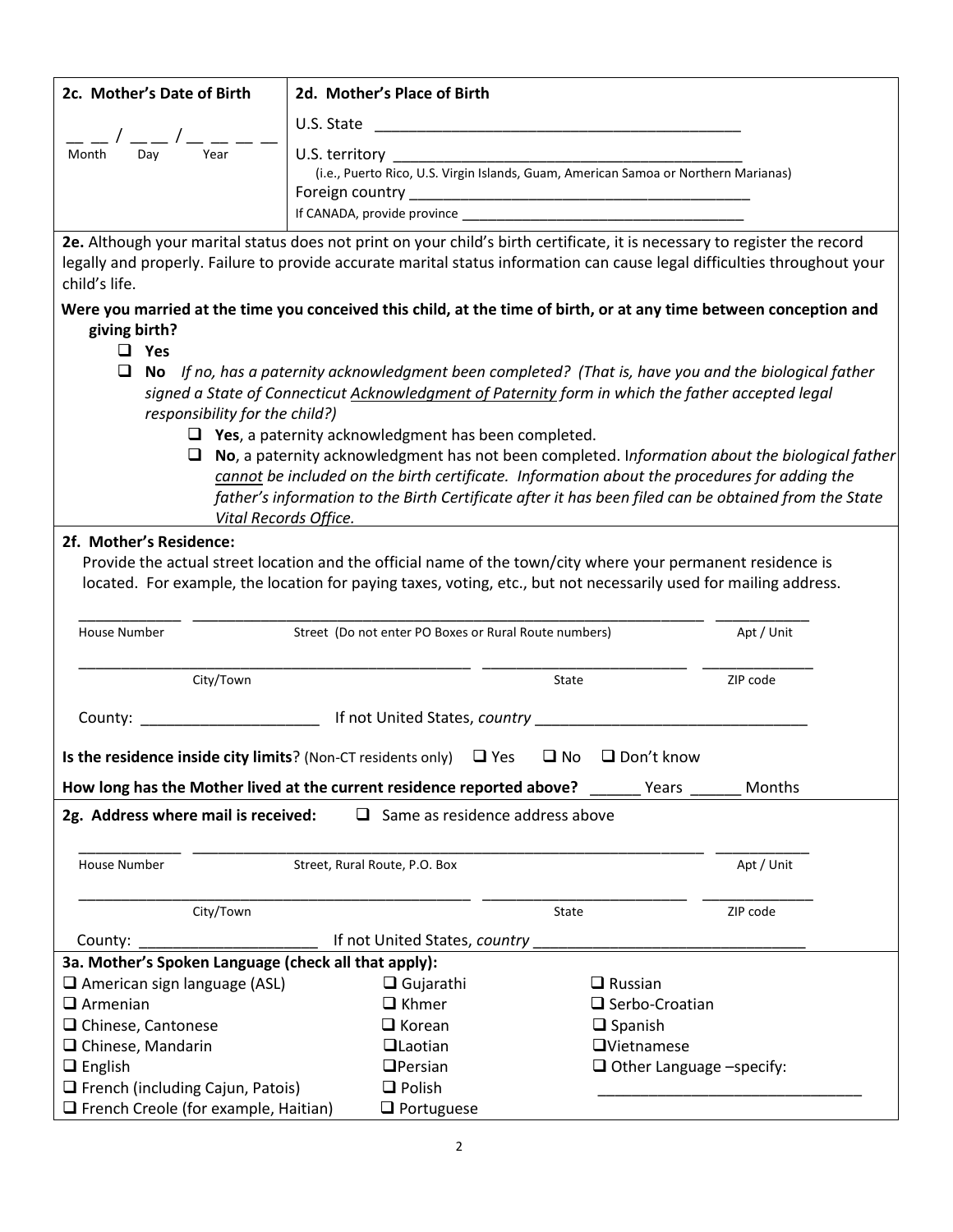**Race and Hispanic Ethnicity:** Race and ethnicity are self-identification data items in which respondents choose the race or races with which they most closely identify and indicate whether or not they are of **Hispanic, Latino/a, or Spanish** origin. Race and ethnicity are considered separate and distinct identities.

#### **Please complete both items.**

| Definition of Hispanic, Latino/a, or Spanish Origin:<br>Hispanic origin can be viewed as the heritage,<br>nationality group, lineage, or country of birth of the<br>person or the person's parents or ancestors before<br>their arrival in the United States. People who identify<br>their origin as Hispanic, Latino, or Spanish may be any<br>race.<br>"Hispanic, Latino/a, or Spanish origin" refers to a<br>person of Cuban, Mexican, Puerto Rican, South or<br>Central American, or other Spanish culture or<br>origin - regardless of race.                                                                                                                                                                                                                                                                                                                                                                                                                                                                                                                                                                                                                                                                                                                                                                                                                                                                                                                                              | 3b. Is the Mother Spanish/Hispanic/Latina?<br>$\Box$ No, not Spanish/Hispanic/Latina<br>□ Yes, Mexican, Mexican American, Chicana<br>$\Box$ Yes, Puerto Rican<br>$\Box$ Yes, Cuban<br>$\Box$ Yes, other Spanish/Hispanic/Latina:<br>(e.g. Spaniard, Salvadoran, Dominican, Columbian)                                                                                                                                                                                                                                                                                |
|------------------------------------------------------------------------------------------------------------------------------------------------------------------------------------------------------------------------------------------------------------------------------------------------------------------------------------------------------------------------------------------------------------------------------------------------------------------------------------------------------------------------------------------------------------------------------------------------------------------------------------------------------------------------------------------------------------------------------------------------------------------------------------------------------------------------------------------------------------------------------------------------------------------------------------------------------------------------------------------------------------------------------------------------------------------------------------------------------------------------------------------------------------------------------------------------------------------------------------------------------------------------------------------------------------------------------------------------------------------------------------------------------------------------------------------------------------------------------------------------|----------------------------------------------------------------------------------------------------------------------------------------------------------------------------------------------------------------------------------------------------------------------------------------------------------------------------------------------------------------------------------------------------------------------------------------------------------------------------------------------------------------------------------------------------------------------|
| <b>Definition of Race Categories:</b><br>A person may indicate self-identification with two or<br>more races by selecting multiple race categories.<br>"White" refers to a person having origins in any of<br>$\bullet$<br>the original peoples of Europe, the Middle East, or<br>North Africa. It includes people who indicate their<br>race(s) as "White" or report entries such as Irish,<br>German, Italian, Lebanese, Arab, Moroccan, or<br>Caucasian.<br>"Black or African American" refers to a person<br>having origins in any of the Black racial groups of<br>Africa. It includes people who indicate their race(s)<br>as "Black, African American, or Negro"; or report<br>entries such as African American,<br>Kenyan,<br>Nigerian, or Haitian.<br>"American Indian and Alaska Native" refers to a<br>$\bullet$<br>person having origins in any of the original peoples<br>of North and South America (including Central<br>America) and who maintains tribal affiliation or<br>community attachment.<br>"Asian" refers to a person having origins in any of<br>the original peoples of the Far East, Southeast<br>Asia, or the Indian subcontinent including, for<br>example, Cambodia, China, India, Japan, Korea,<br>Malaysia,<br>Pakistan, the<br>Philippine<br>Islands,<br>Thailand, and Vietnam.<br>"Native Hawaiian and Other Pacific Islander"<br>refers to a person having origins in any of the<br>original peoples of Hawaii, Guam, Samoa, or other<br>Pacific Islands. | 3c. Mother's Race: Please check one or more races to<br>indicate what she considers herself to be.<br>White<br>ப<br><b>Black or African American</b><br>ப<br>American Indian or Alaska Native:<br>(name of enrolled or principal tribe)<br>Asian<br>o.<br>Asian Indian<br>Chinese<br>ப<br>Filipino<br>❏<br>❏<br>Japanese<br>❏<br>Korean<br>❏<br>Vietnamese<br>Other Asian:<br>⊔<br>(e.g., Thai, Cambodian, Malaysian)<br>Pacific Islander<br>Native Hawaiian<br>⊔<br>Guamanian or Chamorro<br>ப<br>ப<br>Samoan<br><b>Other Pacific Islander:</b><br>ப<br>Other Race: |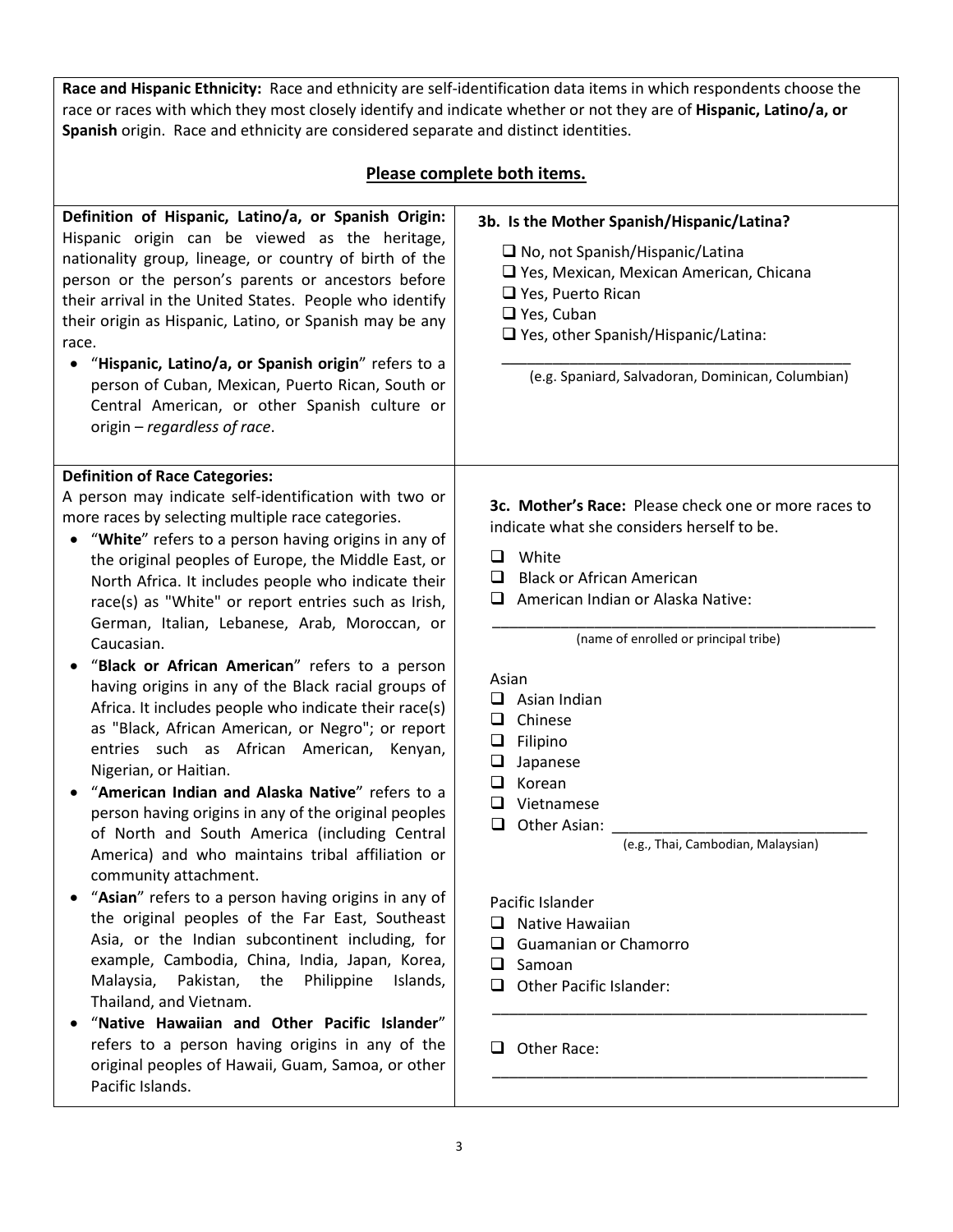| 4a. Mother's Social Security Number:<br>Furnishing parent Social Security Numbers (SSNs) is required by Federal Law, 42 USC 405(c) (section 205(c) of the<br>Social Security Act). The numbers will be made available to the Connecticut Department of Social Services to assist<br>with child support enforcement activities and to the Internal Revenue Service for the purpose of determining Earned<br>Income Tax Credit compliance. |                                          |                                            |                                                                                           |  |                                                                             |
|------------------------------------------------------------------------------------------------------------------------------------------------------------------------------------------------------------------------------------------------------------------------------------------------------------------------------------------------------------------------------------------------------------------------------------------|------------------------------------------|--------------------------------------------|-------------------------------------------------------------------------------------------|--|-----------------------------------------------------------------------------|
|                                                                                                                                                                                                                                                                                                                                                                                                                                          |                                          |                                            |                                                                                           |  |                                                                             |
|                                                                                                                                                                                                                                                                                                                                                                                                                                          | □ I DO NOT HAVE A SOCIAL SECURITY NUMBER |                                            |                                                                                           |  |                                                                             |
| 4b. Mother's occupation:<br>4c. Mother's type of business/industry:<br>(Ex. Nurse's aide, machine operator, car salesman, student, homemaker)<br>(Ex. Nursing home, toy manufacturer, auto dealership, high school, own home)                                                                                                                                                                                                            |                                          |                                            |                                                                                           |  |                                                                             |
| 4d. Highest level of schooling the Mother has completed at time of delivery:<br>Check the box that best describes her education. If currently enrolled, check the box that<br>indicates the previous grade or highest degree received.                                                                                                                                                                                                   |                                          |                                            | 4e. Did the Mother receive<br>WIC (Women's, Infant &<br><b>Children) food for herself</b> |  |                                                                             |
| $\Box$ 8th grade or less                                                                                                                                                                                                                                                                                                                                                                                                                 |                                          |                                            | because she was pregnant<br>with this child?                                              |  |                                                                             |
| $\Box$ 9 <sup>th</sup> -12 <sup>th</sup> grade, no diploma<br>$\Box$ High school graduate or GED completed                                                                                                                                                                                                                                                                                                                               |                                          |                                            |                                                                                           |  | $\Box$ Yes                                                                  |
| $\Box$ Some college credit, but no degree                                                                                                                                                                                                                                                                                                                                                                                                |                                          |                                            |                                                                                           |  | $\Box$ No                                                                   |
| □ Associate degree (e.g. AA, AS) [Technical school?]                                                                                                                                                                                                                                                                                                                                                                                     |                                          |                                            |                                                                                           |  |                                                                             |
| $\Box$ Bachelor's degree (e.g. BA, AB, BS)                                                                                                                                                                                                                                                                                                                                                                                               |                                          |                                            |                                                                                           |  |                                                                             |
| Master's degree (e.g. MA, MS, MEng, MEd, MSW, MBA)                                                                                                                                                                                                                                                                                                                                                                                       |                                          |                                            |                                                                                           |  |                                                                             |
| $\Box$ Doctorate or Professional degree (e.g. PhD, EdD, MD, LLB)                                                                                                                                                                                                                                                                                                                                                                         |                                          |                                            |                                                                                           |  |                                                                             |
| 4f. Did the Mother smoke just before or during this pregnancy? (Do not include e-cigarettes or vaping cigarettes)                                                                                                                                                                                                                                                                                                                        |                                          |                                            |                                                                                           |  |                                                                             |
| $\Box$ Yes, I smoked during the three months before I became pregnant and/or while I was pregnant.                                                                                                                                                                                                                                                                                                                                       |                                          |                                            |                                                                                           |  |                                                                             |
| For the three months before pregnancy, on an average day I smoked:                                                                                                                                                                                                                                                                                                                                                                       |                                          |                                            |                                                                                           |  | $cigs or \_\_$<br>packs.                                                    |
| During the first 3 months of pregnancy, on an average day I smoked:<br>cigs or<br>packs.                                                                                                                                                                                                                                                                                                                                                 |                                          |                                            |                                                                                           |  |                                                                             |
| During the second 3 months of pregnancy, on an average day I smoked:<br>cigs or<br>packs.<br>During the last 3 months of pregnancy, on an average day I smoked:<br>cigs or the packs.                                                                                                                                                                                                                                                    |                                          |                                            |                                                                                           |  |                                                                             |
|                                                                                                                                                                                                                                                                                                                                                                                                                                          |                                          |                                            |                                                                                           |  |                                                                             |
| No, I did not smoke during the three months before I became pregnant or while I was pregnant.                                                                                                                                                                                                                                                                                                                                            |                                          |                                            |                                                                                           |  |                                                                             |
| 4g. Did the Mother use alcohol regularly during this pregnancy? If so, how many drinks did she consume in an<br>average week?                                                                                                                                                                                                                                                                                                            |                                          |                                            |                                                                                           |  |                                                                             |
| No, I did not drink regularly during this pregnancy.<br>⊔                                                                                                                                                                                                                                                                                                                                                                                |                                          |                                            |                                                                                           |  |                                                                             |
| Yes, I drank _____________ drinks in an average week during this pregnancy.                                                                                                                                                                                                                                                                                                                                                              |                                          |                                            |                                                                                           |  |                                                                             |
| 4h. Mother's height:                                                                                                                                                                                                                                                                                                                                                                                                                     |                                          |                                            |                                                                                           |  | 4i. Mother's weight immediately before she became pregnant with this child: |
| feet _____ inches                                                                                                                                                                                                                                                                                                                                                                                                                        |                                          | Pre-pregnancy weight was __________ pounds |                                                                                           |  |                                                                             |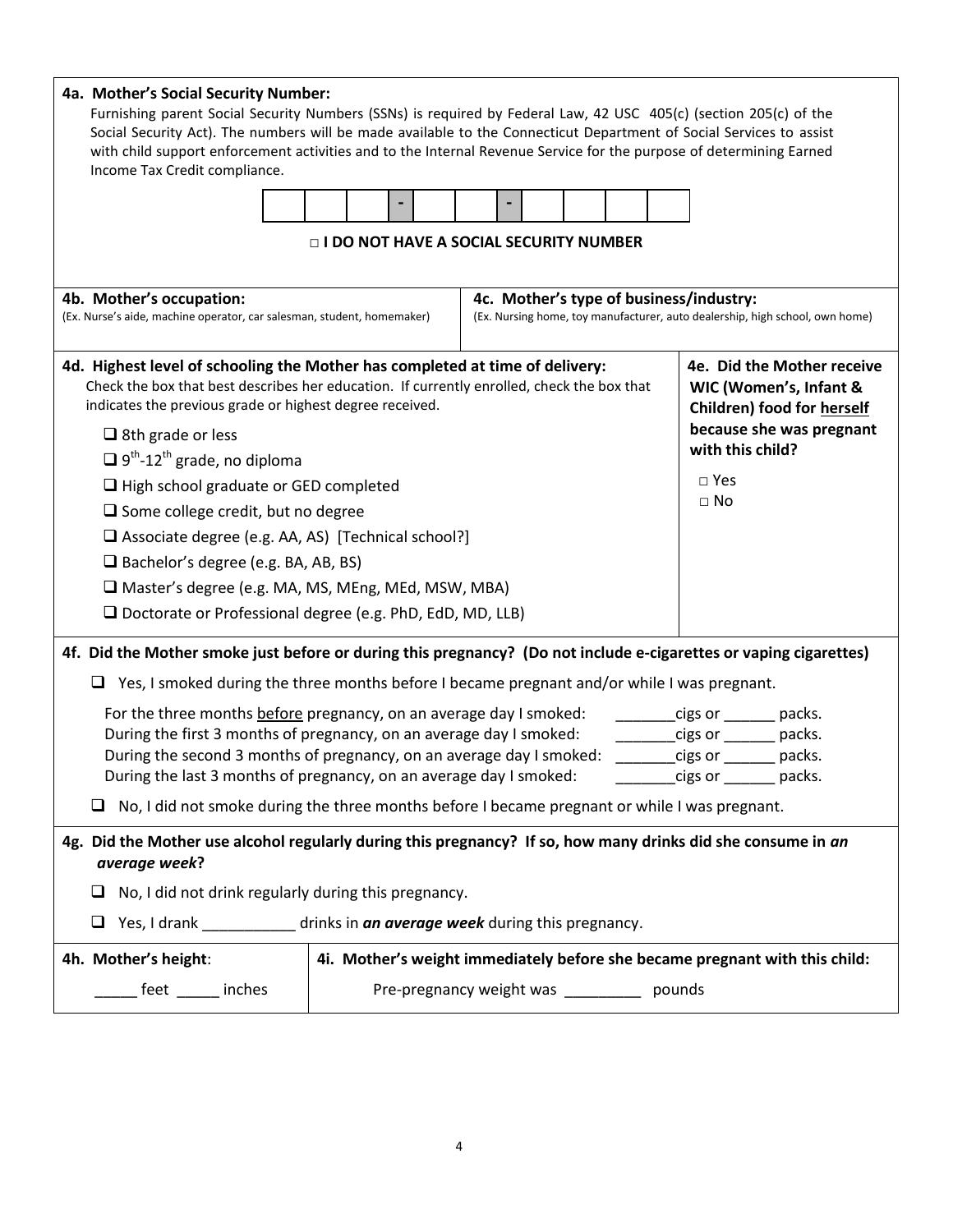| <b>INFORMATION ON FATHER</b><br>Fill in the Father's information ONLY if the parents are legally married to each other<br>or if both parents have signed the VS-56 "ACKNOWLEDGEMENT OF PATERNITY" form.                                                                                                                                                                                                                                                                                                                                        |                                                                                                                                                                                                                                |                                                                                                                                                                                                                                                                                            |  |  |
|------------------------------------------------------------------------------------------------------------------------------------------------------------------------------------------------------------------------------------------------------------------------------------------------------------------------------------------------------------------------------------------------------------------------------------------------------------------------------------------------------------------------------------------------|--------------------------------------------------------------------------------------------------------------------------------------------------------------------------------------------------------------------------------|--------------------------------------------------------------------------------------------------------------------------------------------------------------------------------------------------------------------------------------------------------------------------------------------|--|--|
| 5a. Father's Current Legal Name:                                                                                                                                                                                                                                                                                                                                                                                                                                                                                                               |                                                                                                                                                                                                                                |                                                                                                                                                                                                                                                                                            |  |  |
| Middle<br>First                                                                                                                                                                                                                                                                                                                                                                                                                                                                                                                                |                                                                                                                                                                                                                                | <b>Generational ID</b><br>Last                                                                                                                                                                                                                                                             |  |  |
| 5b. Father's Name Prior to First Marriage (Last name given at birth or on Birth Certificate)                                                                                                                                                                                                                                                                                                                                                                                                                                                   |                                                                                                                                                                                                                                |                                                                                                                                                                                                                                                                                            |  |  |
| $\Box$ SAME AS CURRENT LEGAL NAME                                                                                                                                                                                                                                                                                                                                                                                                                                                                                                              |                                                                                                                                                                                                                                |                                                                                                                                                                                                                                                                                            |  |  |
|                                                                                                                                                                                                                                                                                                                                                                                                                                                                                                                                                |                                                                                                                                                                                                                                |                                                                                                                                                                                                                                                                                            |  |  |
| Middle<br>First                                                                                                                                                                                                                                                                                                                                                                                                                                                                                                                                |                                                                                                                                                                                                                                | <b>Generational ID</b><br>Last                                                                                                                                                                                                                                                             |  |  |
| 5c. Father's Date of Birth:                                                                                                                                                                                                                                                                                                                                                                                                                                                                                                                    | 5d. Father's Place of Birth:                                                                                                                                                                                                   |                                                                                                                                                                                                                                                                                            |  |  |
|                                                                                                                                                                                                                                                                                                                                                                                                                                                                                                                                                |                                                                                                                                                                                                                                |                                                                                                                                                                                                                                                                                            |  |  |
| Month<br>Day<br>Year                                                                                                                                                                                                                                                                                                                                                                                                                                                                                                                           | U.S. territory and the state of the state of the state of the state of the state of the state of the state of the state of the state of the state of the state of the state of the state of the state of the state of the stat | (i.e., Puerto Rico, U.S. Virgin Islands, Guam, American Samoa or Northern Marianas)                                                                                                                                                                                                        |  |  |
|                                                                                                                                                                                                                                                                                                                                                                                                                                                                                                                                                |                                                                                                                                                                                                                                |                                                                                                                                                                                                                                                                                            |  |  |
|                                                                                                                                                                                                                                                                                                                                                                                                                                                                                                                                                |                                                                                                                                                                                                                                |                                                                                                                                                                                                                                                                                            |  |  |
|                                                                                                                                                                                                                                                                                                                                                                                                                                                                                                                                                | If CANADA, provide province                                                                                                                                                                                                    |                                                                                                                                                                                                                                                                                            |  |  |
| 6a. Father's Spoken Language:                                                                                                                                                                                                                                                                                                                                                                                                                                                                                                                  |                                                                                                                                                                                                                                |                                                                                                                                                                                                                                                                                            |  |  |
| $\Box$ American sign language (ASL)                                                                                                                                                                                                                                                                                                                                                                                                                                                                                                            | $\Box$ Gujarathi                                                                                                                                                                                                               | $\Box$ Russian                                                                                                                                                                                                                                                                             |  |  |
| $\Box$ Armenian                                                                                                                                                                                                                                                                                                                                                                                                                                                                                                                                | $\Box$ Khmer                                                                                                                                                                                                                   | $\Box$ Serbo-Croatian                                                                                                                                                                                                                                                                      |  |  |
| $\Box$ Chinese, Cantonese                                                                                                                                                                                                                                                                                                                                                                                                                                                                                                                      | $\Box$ Korean                                                                                                                                                                                                                  | $\Box$ Spanish                                                                                                                                                                                                                                                                             |  |  |
| $\Box$ Chinese, Mandarin                                                                                                                                                                                                                                                                                                                                                                                                                                                                                                                       | $\Box$ Laotian                                                                                                                                                                                                                 | $\Box$ Vietnamese                                                                                                                                                                                                                                                                          |  |  |
| $\Box$ English                                                                                                                                                                                                                                                                                                                                                                                                                                                                                                                                 | $D$ Persian                                                                                                                                                                                                                    | $\Box$ Other Language -specify:                                                                                                                                                                                                                                                            |  |  |
| $\Box$ French (including Cajun, Patois)                                                                                                                                                                                                                                                                                                                                                                                                                                                                                                        | $\Box$ Polish                                                                                                                                                                                                                  |                                                                                                                                                                                                                                                                                            |  |  |
| $\Box$ French Creole (for example, Haitian)<br>$\Box$ Portuguese                                                                                                                                                                                                                                                                                                                                                                                                                                                                               |                                                                                                                                                                                                                                |                                                                                                                                                                                                                                                                                            |  |  |
| Race and Hispanic Ethnicity: Race and ethnicity are self-identification data items in which respondents choose the<br>race or races with which they most closely identify and indicate whether or not they are of Hispanic, Latino/a, or<br>Spanish origin. Race and ethnicity are considered separate and distinct identities.<br>Please complete both items.                                                                                                                                                                                 |                                                                                                                                                                                                                                |                                                                                                                                                                                                                                                                                            |  |  |
| Definition of Hispanic, Latino/a, or Spanish Origin:<br>Hispanic origin can be viewed as the heritage, nationality<br>group, lineage, or country of birth of the person or the<br>person's parents or ancestors before their arrival in the<br>United States. People who identify their origin as<br>Hispanic, Latino, or Spanish may be any race.<br>"Hispanic, Latino/a, or Spanish origin" refers to a<br>person of Cuban, Mexican, Puerto Rican, South or<br>Central American, or other Spanish culture or origin -<br>regardless of race. |                                                                                                                                                                                                                                | 6b. Is the Father Spanish/Hispanic/Latino?<br>$\Box$ No, not Spanish/Hispanic/Latino<br>$\Box$ Yes, Mexican, Mexican American, Chicano<br>$\Box$ Yes, Puerto Rican<br>$\Box$ Yes, Cuban<br>$\Box$ Yes, other Spanish/Hispanic/Latina:<br>(e.g. Spaniard, Salvadoran, Dominican, Columbian) |  |  |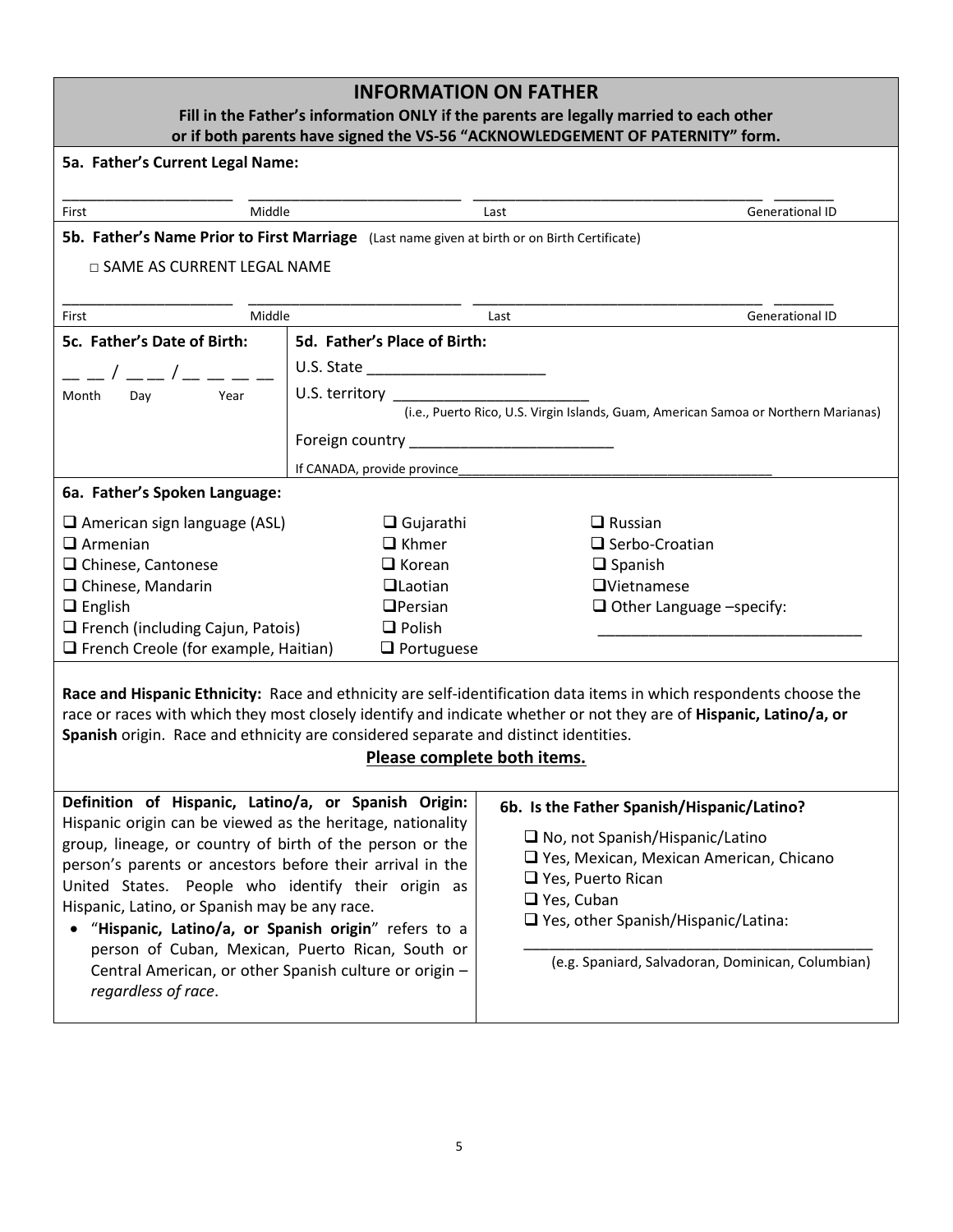| <b>Definition of Race Categories:</b>                                                                         | 6c. Father's Race: Please check one or more races to                                                                              |  |  |  |
|---------------------------------------------------------------------------------------------------------------|-----------------------------------------------------------------------------------------------------------------------------------|--|--|--|
| "White" refers to a person having origins in any of                                                           | indicate what he considers himself to be.                                                                                         |  |  |  |
| the original peoples of Europe, the Middle East, or                                                           |                                                                                                                                   |  |  |  |
| North Africa. It includes people who indicate their                                                           | White<br>❏                                                                                                                        |  |  |  |
| race(s) as "White" or report entries such as Irish,                                                           | $\Box$<br><b>Black or African American</b>                                                                                        |  |  |  |
| German, Italian, Lebanese, Arab, Moroccan, or                                                                 | $\Box$<br>American Indian or Alaska Native:                                                                                       |  |  |  |
| Caucasian.                                                                                                    | (name of enrolled or principal tribe)                                                                                             |  |  |  |
| "Black or African American" refers to a person                                                                |                                                                                                                                   |  |  |  |
| having origins in any of the Black racial groups of                                                           | Asian                                                                                                                             |  |  |  |
| Africa. It includes people who indicate their race(s)                                                         | $\Box$ Asian Indian                                                                                                               |  |  |  |
| as "Black, African American, or Negro"; or report                                                             | $\Box$<br>Chinese                                                                                                                 |  |  |  |
| entries such as African American, Kenyan,                                                                     | $\Box$<br>Filipino                                                                                                                |  |  |  |
| Nigerian, or Haitian.<br>"American Indian and Alaska Native" refers to a                                      | $\Box$<br>Japanese                                                                                                                |  |  |  |
| person having origins in any of the original peoples                                                          | $\Box$<br>Korean                                                                                                                  |  |  |  |
| of North and South America (including Central                                                                 | $\Box$<br>Vietnamese                                                                                                              |  |  |  |
| America) and who maintains tribal affiliation or                                                              | $\Box$<br>Other Asian:                                                                                                            |  |  |  |
| community attachment.                                                                                         | (e.g., Thai, Cambodian, Malaysian)                                                                                                |  |  |  |
| "Asian" refers to a person having origins in any of                                                           |                                                                                                                                   |  |  |  |
| the original peoples of the Far East, Southeast                                                               | Pacific Islander                                                                                                                  |  |  |  |
| Asia, or the Indian subcontinent including, for                                                               | Native Hawaiian<br>$\Box$                                                                                                         |  |  |  |
| example, Cambodia, China, India, Japan, Korea,                                                                | Guamanian or Chamorro<br>0                                                                                                        |  |  |  |
| Malaysia,<br>Pakistan, the<br>Philippine<br>Islands,                                                          | $\Box$ Samoan                                                                                                                     |  |  |  |
| Thailand, and Vietnam.                                                                                        | <b>Other Pacific Islander:</b><br>□                                                                                               |  |  |  |
| "Native Hawaiian and Other Pacific Islander"                                                                  |                                                                                                                                   |  |  |  |
| refers to a person having origins in any of the                                                               |                                                                                                                                   |  |  |  |
| original peoples of Hawaii, Guam, Samoa, or other<br>Pacific Islands.                                         | $\Box$ Other Race:                                                                                                                |  |  |  |
|                                                                                                               |                                                                                                                                   |  |  |  |
| 7a. Father's Social Security Number:                                                                          | Furnishing parent Social Security Numbers (SSNs) is required by Federal Law, 42 USC 405(c) (section 205(c) of the Social Security |  |  |  |
|                                                                                                               | Act). The numbers will be made available to the Connecticut Department of Social Services to assist with child support            |  |  |  |
|                                                                                                               | enforcement activities and to the Internal Revenue Service for the purpose of determining Earned Income Tax Credit compliance.    |  |  |  |
|                                                                                                               |                                                                                                                                   |  |  |  |
|                                                                                                               | <b>DI DO NOT HAVE A SOCIAL SECURITY NUMBER</b>                                                                                    |  |  |  |
| 7b. Father's Occupation:                                                                                      | 7c. Father's Type of Business/Industry:                                                                                           |  |  |  |
| (Ex. Nurse's aide, machine operator, car salesman, student, homemaker)                                        | (Ex. Nursing home, toy manufacturer, auto dealership, high school, own home)                                                      |  |  |  |
|                                                                                                               |                                                                                                                                   |  |  |  |
|                                                                                                               | 7d. Highest level of schooling the Father has completed at time of delivery: Check the box that best describes her                |  |  |  |
| education. If currently enrolled, check the box that indicates the previous grade or highest degree received. |                                                                                                                                   |  |  |  |
| $\Box$ 8 <sup>th</sup> grade or less                                                                          |                                                                                                                                   |  |  |  |
| $\Box$ 9 <sup>th</sup> -12 <sup>th</sup> grade, no diploma                                                    |                                                                                                                                   |  |  |  |
| $\Box$ High school graduate or GED completed                                                                  |                                                                                                                                   |  |  |  |
| $\Box$ Some college credit, but no degree                                                                     |                                                                                                                                   |  |  |  |
| $\Box$ Associate degree (e.g. AA, AS) [Technical school?]                                                     |                                                                                                                                   |  |  |  |
| $\Box$ Bachelor's degree (e.g. BA, AB, BS)                                                                    |                                                                                                                                   |  |  |  |
| □ Master's degree (e.g. MA, MS, Meng, Med, MSW, MBA)                                                          |                                                                                                                                   |  |  |  |
| $\Box$ Doctorate or Professional degree (e.g. PhD, EdD, MD, LLB)                                              |                                                                                                                                   |  |  |  |
|                                                                                                               | 6                                                                                                                                 |  |  |  |